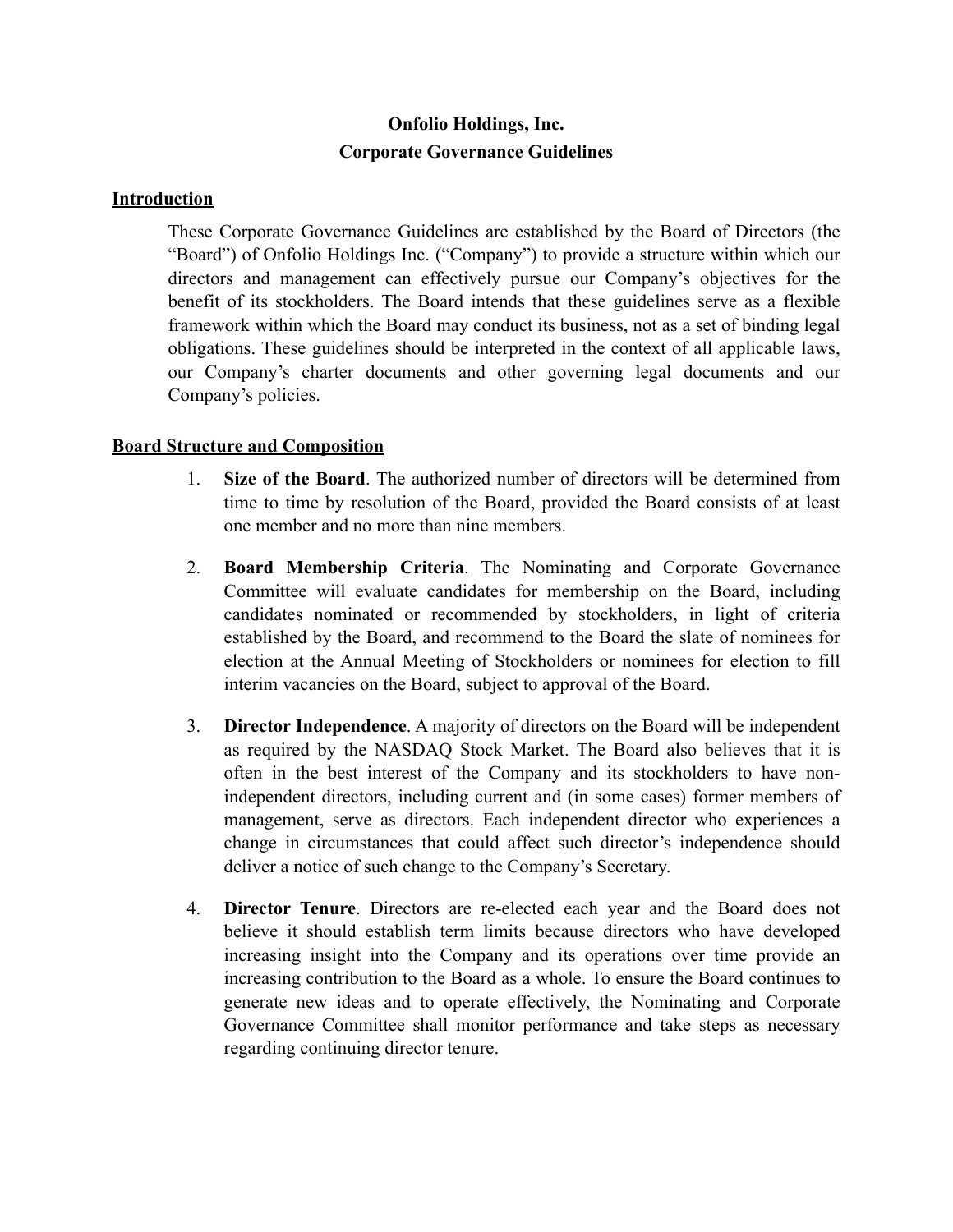- 5. **Directors Who Change Their Present Job Responsibility**. Any Director who experiences a material change in his/her job responsibilities or the position he/she held when he/she came on the Board should deliver a notice of such change in status to the Chairman of the Board. The Nominating and Corporate Governance Committee will then evaluate whether the individual continues to satisfy the Board's membership criteria and independence requirements in light of his/her new occupational status and shall recommend to the Board the action, if any, to be taken with respect to such individual.
- 6. Election of Directors. In accordance with the Company's Bylaws, directors will be elected by a plurality of the votes of the shares represented in person or by proxy at any meeting of stockholders held to elect directors and entitled to vote on such election of directors.

# **Principal Duties of the Board of Directors**

1. **To Oversee Business and Affairs**. Pursuant to our bylaws, the business and affairs of the Company is managed by or under the direction of the Board of Directors. The Board of Directors may adopt such rules and procedures, not inconsistent with the our Certificate of Incorporation, our by-laws, or applicable law, as it may deem proper for the conduct of its meetings and the management of the Company.

Directors are expected to invest the time and effort necessary to understand our Company's business and financial strategies and challenges. The basic duties of the directors include attending Board meetings and actively participating in Board discussions. Directors are also expected to make themselves available outside of board meetings for advice and consultation.

- 2. **To Select the Chair and Chief Executive Officer**. The Board will select the Chair of the Board, the Chief Executive Officer, and such other officers as the Board of Directors may choose and as required by our bylaws or applicable law.
- 3. **To Evaluate Management Performance and Compensation**. At least annually, the Compensation Committee will evaluate the performance of the Chief Executive Officer and the other officers. It will review and approve the compensation plans, policies and arrangements for the Chief Executive Officer and it will review and make recommendations to the Board regarding the compensation plans, policies and arrangements for all other executive officers. It will also evaluate the compensation plans, policies and programs for officers and employees to ensure they are appropriate, competitive and properly reflect the Company's objectives and performance.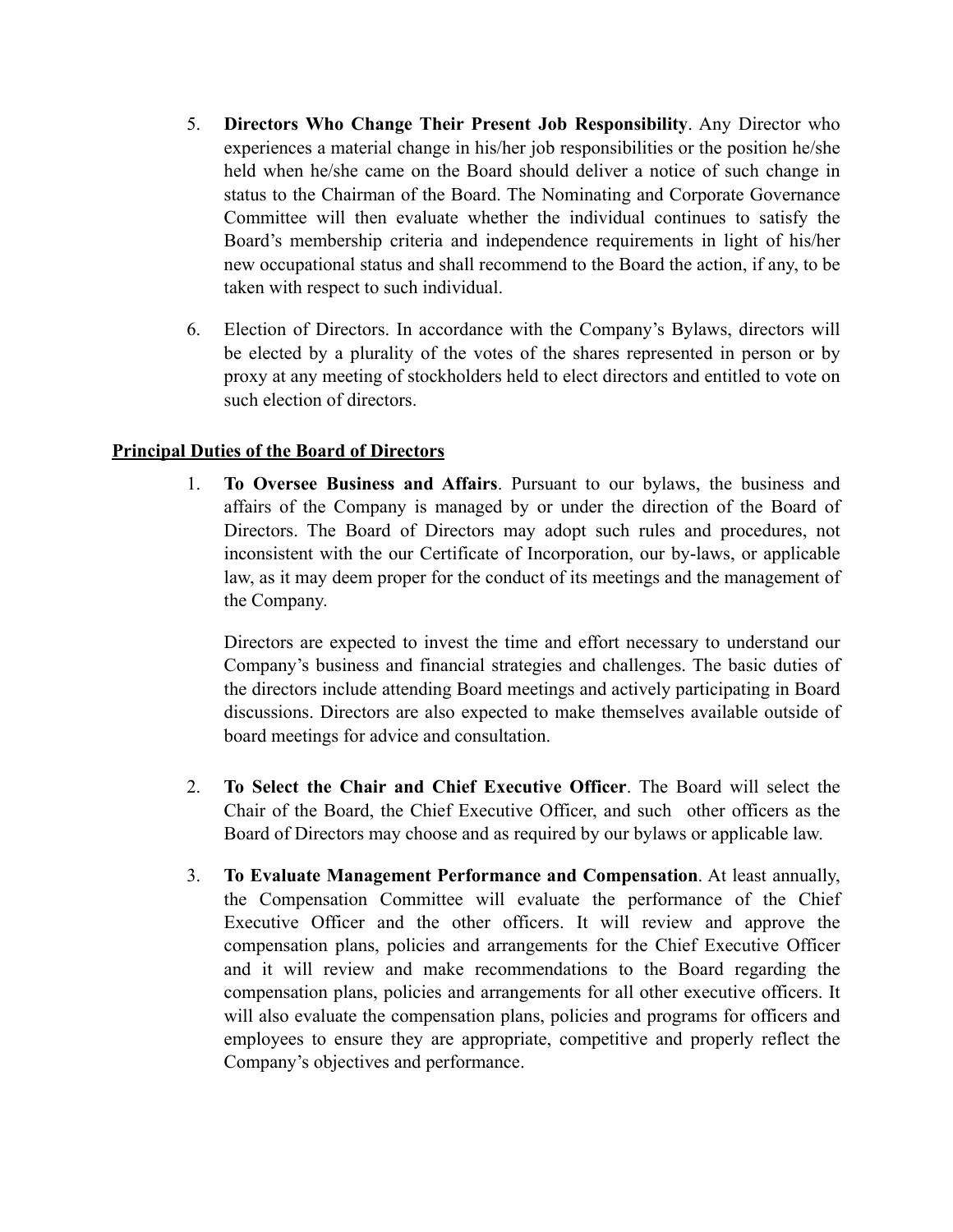- 4. **To Monitor and Manage Potential Conflicts of Interest**. All members of the Board must inform the Audit Committee of the Board of all types of transactions between them (directly or indirectly) and the Company or any of its subsidiaries or controlled affiliates as soon as reasonably practicable even if these transactions are in the ordinary course of business. The Audit Committee of the Board will review and approve all related party transactions for which Audit Committee approval is required by applicable law or the rules of the NASDAQ Stock Market. The Board will also ensure that there is no abuse of corporate assets or unlawful related party transactions.
- 5. **To Ensure the Integrity of Financial Information**. The Audit Committee of the Board evaluates the integrity of the Company's accounting and financial reporting systems, including the audit of the Company's annual financial statements by the independent auditors, and that appropriate disclosure controls and procedures and systems of internal control are in place. The Audit Committee reports to the Board on a regular basis and the Board, upon the recommendation of the Audit Committee, takes the actions that are necessary to ensure the integrity of the Company's accounting and financial reporting systems and that such controls are in place.
- 6. **To Monitor the Effectiveness of Board Governance Practices**. The Nominating and Corporate Governance Committee of the Board will periodically review and evaluate the effectiveness of the governance guidelines under which the Board operates and recommend changes to these practices as needed.

# **Board Procedures**

Directors are expected to prepare for, attend, and contribute meaningfully in all Board and applicable committee meetings in order to discharge their obligations. Consistent with their fiduciary duties, directors are expected to maintain the confidentiality of the deliberations of the Board and its committees.

- 1. **Frequency of Board Meetings**. Regular meetings of the Board shall be held at such times and places as determined by the Board. There will be at least four regularly scheduled meetings of the Board each year but the Board will meet more often if necessary.
- 2. **Attendance at Board Meetings**. To facilitate participation at the Board meetings, directors may attend in person, via telephone conference or via video-conference. Materials are distributed in advance of meetings.
- 3. **Executive Sessions of Independent Directors**. NASDAQ rules require independent Board members to regularly meet in executive sessions. The independent Board members shall meet in executive session at each regularly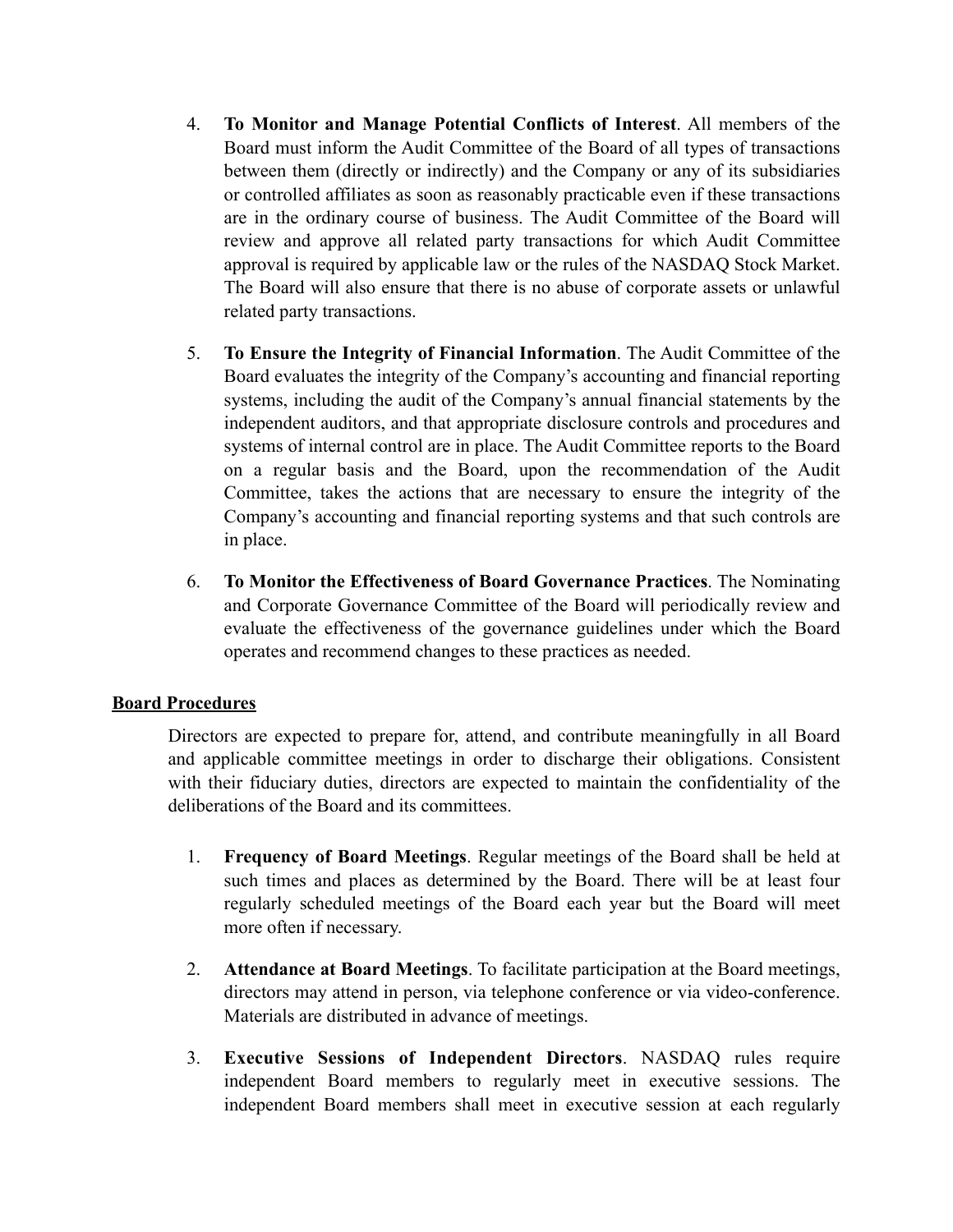scheduled Board meeting, and at other times as necessary. Committees of the Board may also meet in executive session as deemed appropriate.

- 4. **Board Access to Management**. Members of the Board will have access to the Company's management and employees as needed to fulfill their duties. Furthermore, the Board encourages management to, from time to time, bring managers into meetings of the Board who can provide additional insight into the items being discussed because of personal involvement in these areas.
- 5. **Code of Conduct**. The Company has adopted a Code of Conduct to provide guidelines for the ethical conduct by directors, officers and employees. The Code of Conduct is posted on our Company's website.
- 6. **Engaging Experts**. The Board and each Committee of the Board will have the authority to obtain advice, reports or opinions from internal and external counsel and expert advisers and will have the power to hire, at the expense of the Company, legal, financial and other advisers as they may deem necessary or appropriate, without consulting with, or obtaining approval from, management of the Company in advance.

# **Board Committees**

- 1. **Number and Composition of Committees**. The Board currently has the following standing committees: an Audit Committee, a Compensation Committee and a Nominating and Corporate Governance Committee. From time to time the Board may form a new committee or disband a current committee depending on the circumstances. Each committee complies with the independence and other requirements established by applicable law and regulations, including SEC and NASDAQ rules.
- 2. **Committee Appointments**. Members of all standing committees are appointed by the Board. The Board determines the exact number of members and can at any time remove or replace a committee member.
- 3. **Committee Proceedings**. The Chair of each committee of the Board will, in consultation with appropriate committee members and members of management, and in accordance with the committee's charter, determine the frequency and length of committee meetings and develop the committee's agenda.

# **Board Compensation**

The Compensation Committee of the Board has the responsibility to review and recommend to the Board compensation programs for non-employee directors.